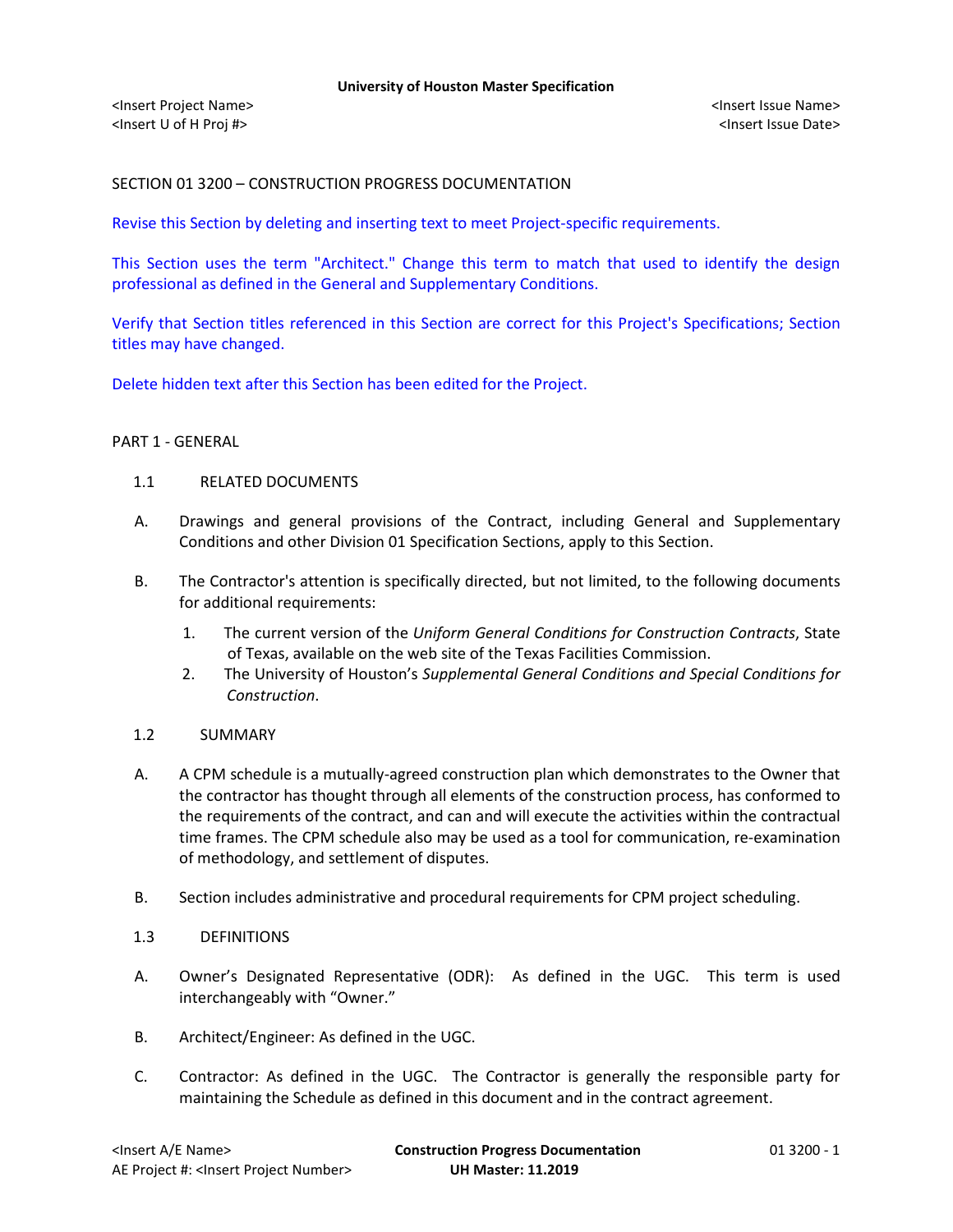<Insert Project Name> <Insert Issue Name> <Insert U of H Proj #> <Insert Issue Date>

- D. Scheduling Specialist: An internal or third party entity contracted to the Owner providing scheduling advice (if applicable).
- 1.4 ORGANIZATIONAL BREAKDOWN STRUCTURE (OBS)
- A. The OBS defines the scheduling team members and provides a hierarchy based on each team member's role. The organizational breakdown follows the structure as follows:
	- 1. Owner's Designated Representative (ODR)
		- a. Architect/Engineer (A/E)
		- b. Contractor
		- c. Scheduling Specialist (SS)

### PART 2 - PRODUCTS

- 2.1 SOFTWARE
- A. Microsoft Project 2010 or higher and Oracle Primavera (P6) are the only acceptable methods for providing scheduling data to the ODR.
- B. Certain terms are used in the scheduling sections that will only apply to a specific scheduling software and which are clearly identified.

### PART 3 - PROJECT SCHEDULE DETAILED REQUIREMENTS

- 3.1 OVERVIEW
- A. Schedule shall be developed utilizing the Critical Path Method.
- B. The work for each phase or area must be represented by at least one summary activity that cumulatively indicates the entire Construction Schedule.
- C. Milestone dates must be adhered to and shall be clearly identified on the schedule
- D. Milestone dates may not be changed without the written consent of the ODR.
- E. Constraints will not be allowed unless specifically allowed in this specification. Any use of constraints that are unavoidable will be submitted in writing for the ODR's approval.
- F. Schedule shall clearly identify the activities illustrating accomplishment of the time(s) for completion of the Project and set forth in the Contract. If the schedule indicates earlier completion time(s) than that set forth in the Contract, the difference between the schedule and Contract dates shall be considered part of the total float available. This float is a resource available to both the ODR and Contractor or as defined in the applicable agreement.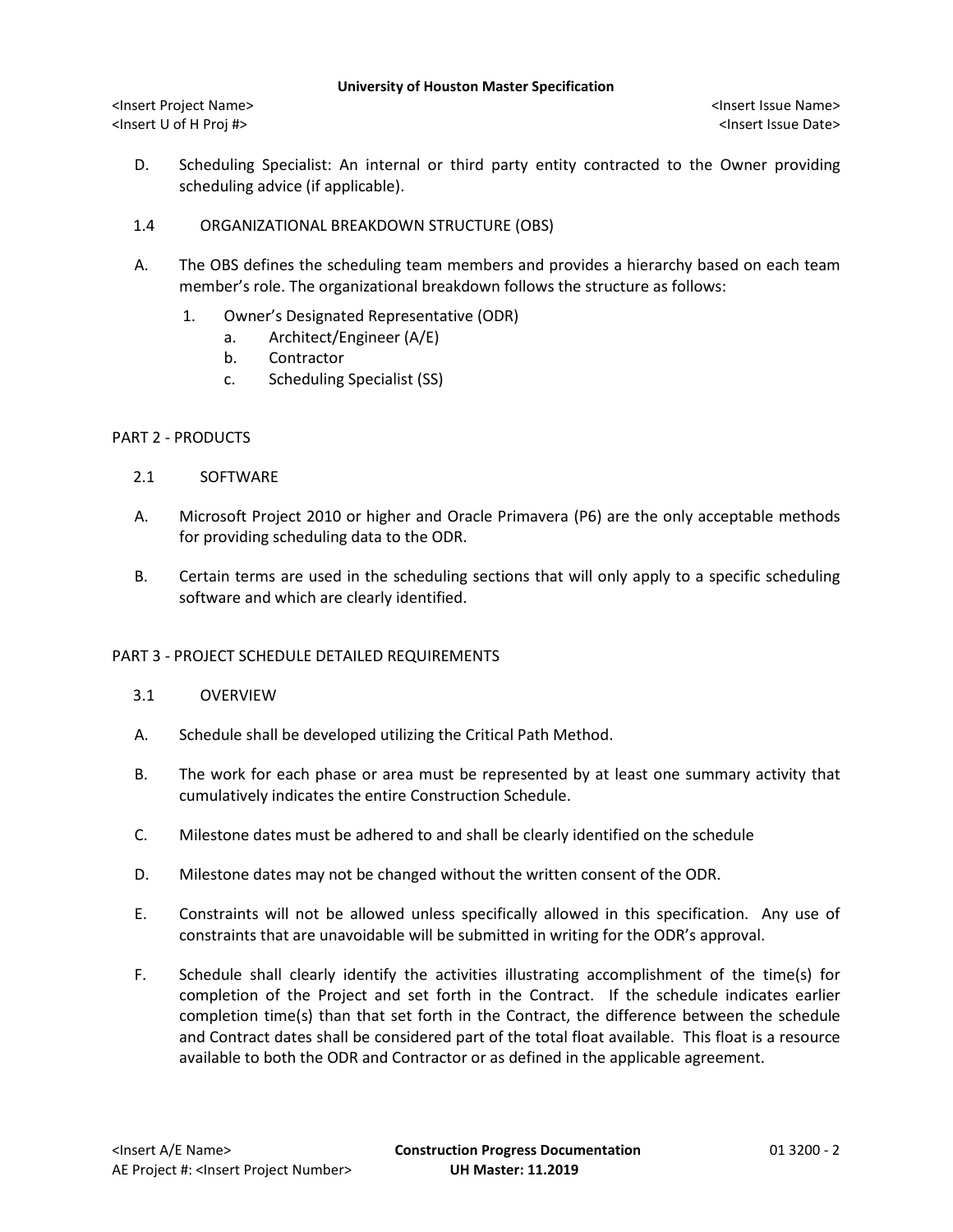<Insert Project Name> <Insert Issue Name> <Insert U of H Proj #> <Insert Issue Date>

- G. 10% float shall be incorporated into the schedule as a single activity at the end of all construction activities and just preceding substantial completion. A written request must be submitted to the ODR for approval prior to use of float time.
- H. The Schedule Maintainer shall be responsible for assuring the applicable work activities, as well as those of consultants and trade contractors at all sub-tiers, are included in the schedule.
- I. The schedule shall show the sequence and interdependence of activities required for complete performance of the work. The Schedule Maintainer shall be responsible for assuring all work sequences are logical and the schedule shows a logical plan of work and critical path.
- J. Normal weather conditions shall be considered and included in the planning and scheduling of all work influenced by high or low ambient temperatures, wind and/or precipitation to ensure completion of all work within the contract time. Normal weather conditions have been determined by an assessment of average historical climatic conditions based on locality by the National Oceanic and Atmospheric Administration (NOAA) for the William P. Hobby Airport and should be used as the bases for determining the number of weather days permitted.
- K. Proposed durations assigned to each activity shall be the best estimate of time required to complete the activity considering the scope and resources planned for the activity.
- L. If using P6, each activity shall be defined with as many activity codes as are applicable. The global activity codes will be preset and will not be modified unless the scheduling group agrees to those changes.
- M. If requested by the ODR, the appropriate party shall furnish a written narrative of the determination of durations for critical activities. Such explanation shall include the number of crews, crew composition, number of shifts per day, number of hours in a shift and the number of workdays per week. A list of the major construction equipment intended for use during operations including types, number of units, unit capacities and proposed time each piece of equipment will be on the job keyed to the activities to which the equipment will be used shall also be provided.
- 3.2 LEVEL OF DETAIL REQUIRED. The level of detail shall be a function of the complexity of the work involved. The total number of activities shall be subject to approval by the ODR.
- A. Activity durations:
	- 1. The smallest increment of time allowed will be one (1) full day or will be represented as a milestone with a (0) day duration activity
	- 2. Construction activities shall represent the continuous work of a definable crew in a defined work area or location and have a duration not longer than ten workdays, unless deviation is approved by the Owner. Non-construction activities (such as design, procurement, fabrication, etc.) may have durations in excess of ten workdays
- B. Procurement Activities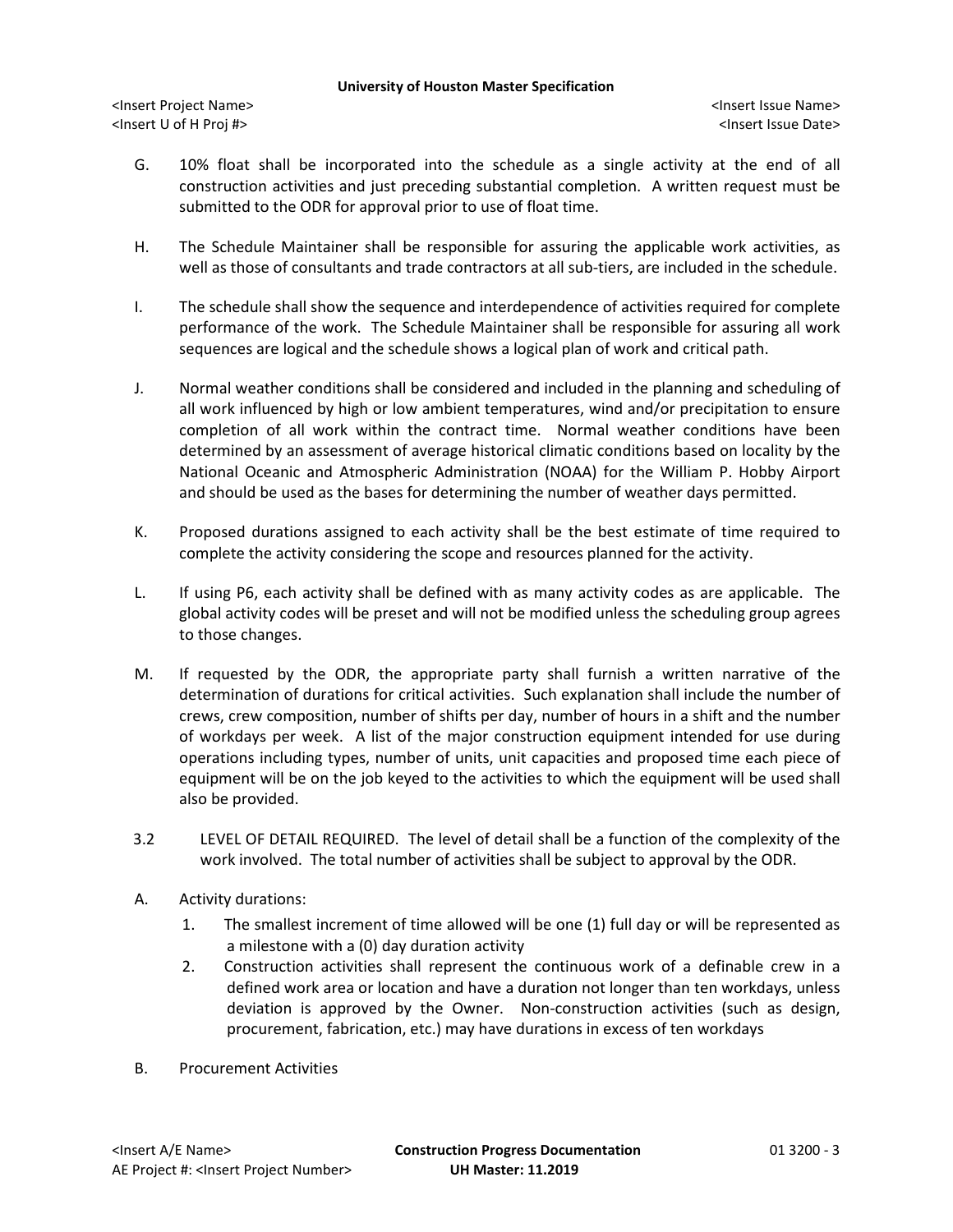<Insert Project Name> <Insert Issue Name> <Insert U of H Proj #> <Insert Issue Date>

- 1. The schedule must include activities associated with the submittal, approval, procurement, fabrication and delivery of long lead materials, equipment, fabricated assemblies and supplies. Long lead procurement activities are those with an anticipated procurement sequence of over 90 calendar days.
- C. Mandatory Detail
	- 1. Overall Milestones: Every project should have at least the following activities listed at the top of the schedule:
		- Contract Dates Activity to be linked to Contract Start and Completion milestone

Contract Start Date – A constrained milestone

Contract Duration Base Bid & Alternates

Contract Completion Date – Substantial Completion, a constrained milestone

Contract Delay Claimed by Contractor

- Contract Delay Awarded by Owner
- Current Contract Completion Date by Owner Linked to Contract Completion Date and Contract Delay Awarded by Owner
- Current Project Completion Date by Contractor Linked to Contractor's actual progress schedule
- 2. Owner's Milestones:
	- Design Review Meetings
	- Design Approvals
	- UH Fire Marshal Inspection
	- UH Fire Marshal Approval
	- Substantial Completion Inspections
	- FFE installation
	- Move-In
	- Artwork installation
- 3. Design Milestones: The Design Schedule shall include at a minimum the following milestones.
	- Schematic Design:
		- Start of Schematic Design Phase
		- 90% SD Submission
		- Owner Approval of 90% SD Package
	- Design Development:
		- Start of Design Development Phase
		- 50% DD Submission
		- 90% DD Submission
		- Owner Approval of 90% DD Package
	- Construction Documentation:
		- Start of Construction Documentation Phase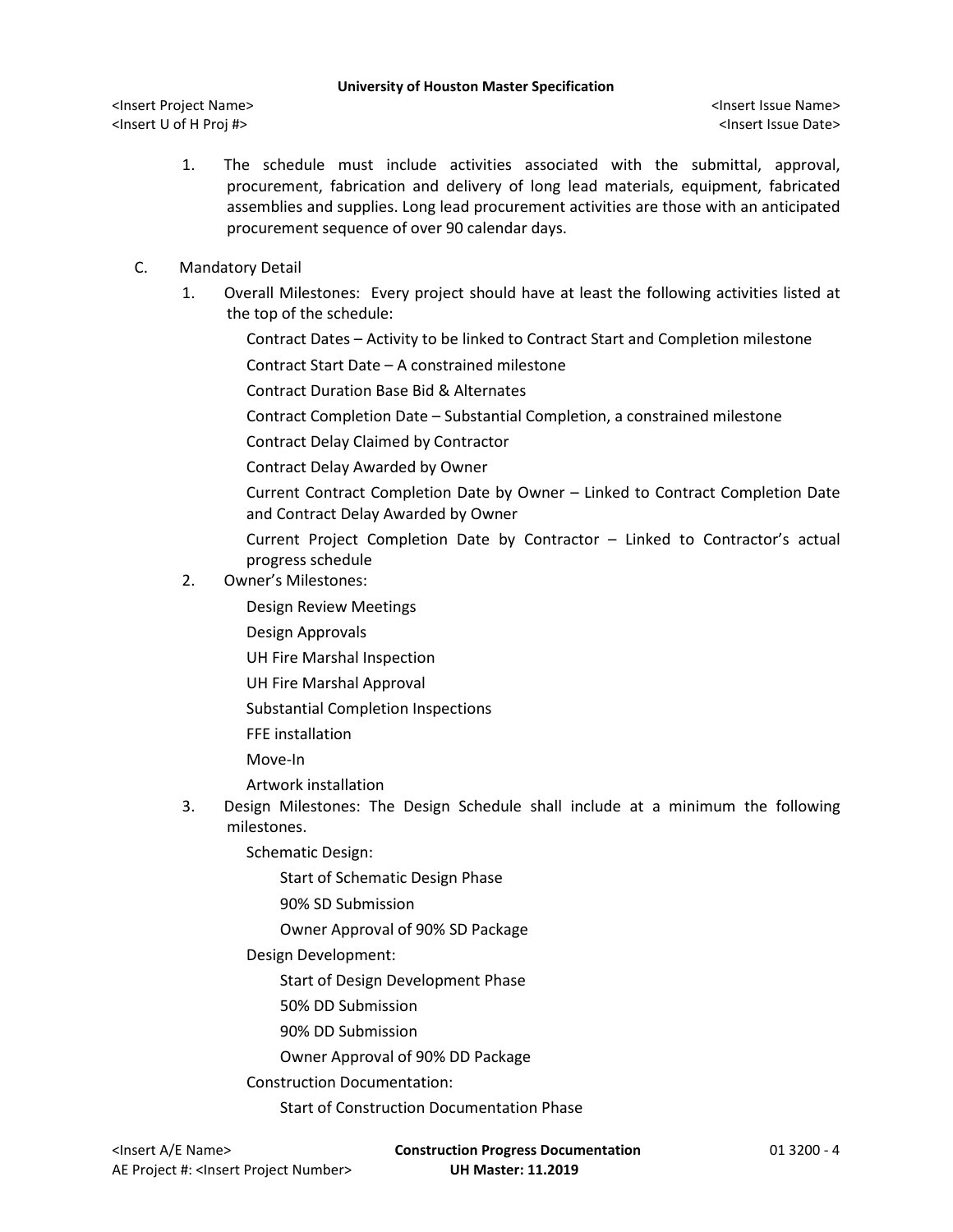<Insert Project Name> <Insert Issue Name> <Insert U of H Proj #> <Insert Issue Date>

50% CD Submission

90% CD Submission

Owner Approval of 90% CD Package

Issuance of Construction Package

4. Construction Milestones: The Construction Schedule(s) shall include at a minimum the following Milestones:

GMP:

GMP Submittal

Approval of GMP

Trade Contractor Procurement:

100% CDs (Finish Milestone) Bid Day

Submittal/Material Procurement:

Submittals Complete

Doors, Frames, Hardware Approved

Door Frame Delivery

Windows Approved

Curtain Wall Approved

Steel Approved

AHUs Approved

## Structure:

1st Pier Pour

1<sup>st</sup> Slab Pour

Concrete Structure Top Out

Tower Crane Up

Tower Crane Down

Man/Material Hoist Up

Man/Material Hoist Down

Structural Steel Top Out

### Dry-In:

Exterior Wall Start

Window Start

Curtain Wall Start

Roof Start

Temporary Dry In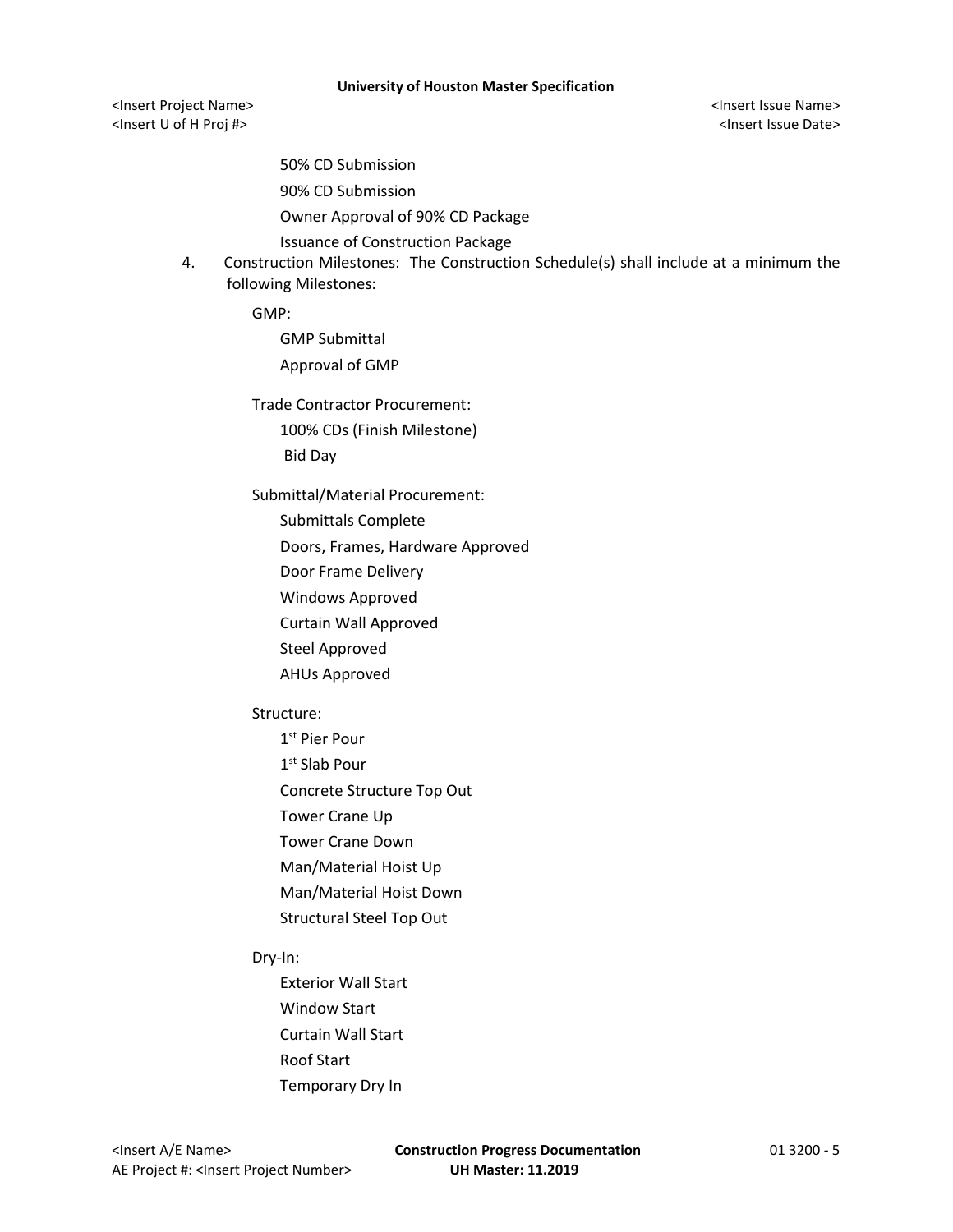<Insert Project Name> <Insert Issue Name> <Insert U of H Proj #> <Insert Issue Date>

Dry In

Interior Construction:

- MEP Overhead Start
- Interior Studs Start
- Permanent Power
- Conditioned Air On
- 1<sup>st</sup> In Wall Inspection
- 1st Wall Cover-Up Approval
- 1st Overhead Inspection
- 1<sup>st</sup> Overhead Cover Up Approval
- Elevator Temporary Use Start
- Completion
	- 1st Contractor Punch List 1<sup>st</sup> A/E Punch List Start TAB Commissioning Start Substantial Completion Owner Move-In Final Completion
- 3.3 LINKAGE REQUIREMENTS:
- A. The following requirements are meant to eliminate any duplication of data and possible inconsistencies, while maintaining data integrity and responsibility.
- B. Links within an Individual Schedule File: Predecessor and successor links within an individual schedule will be created and updated by the Schedule Maintainer. These links will be subject to review by the any of the OBS parties as outlined in the structure above. No activity will have less than one predecessor and one successor, unless it is the first or last activity in the entire schedule.
- C. Use of Lag: Start-to-Finish relationships shall not be used.
- D. Use of Negative Float: Negative Float in the baseline schedule will not be permitted.
- 3.4 STATUSING SCHEDULES
- A. Schedules will be submitted as to their current status by updating the latest data as often as the responsible OBS party feels necessary to maintain accurate records and presentations, but no less frequently than the timeline and requirements below.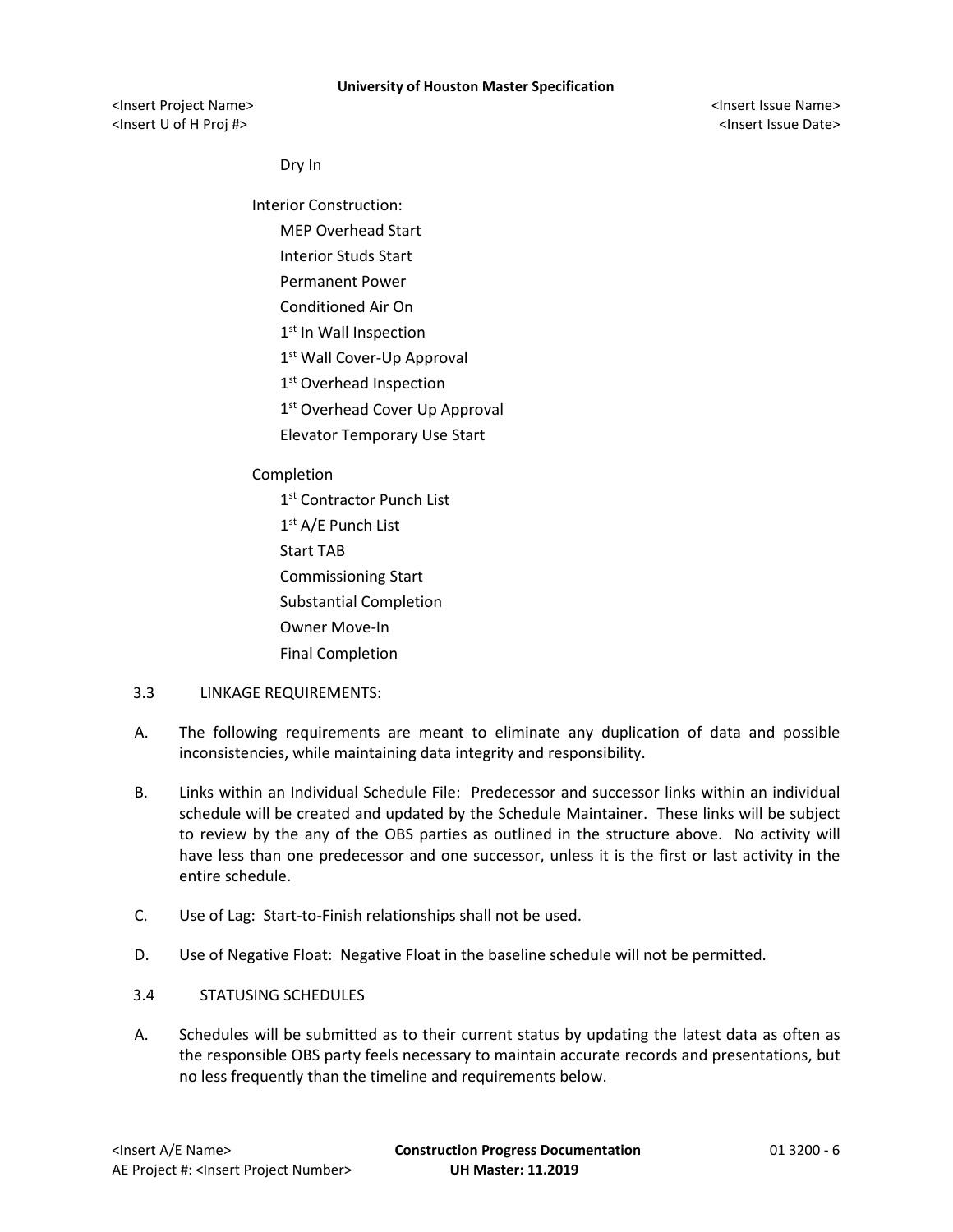<Insert Project Name> <Insert Issue Name> <Insert U of H Proj #> <Insert Issue Date>

- B. Design Schedule: Design schedule will be updated by the last Friday of the month. The data date to be used will be at least the first of the month, if not more current. The A/E performs the update.
- C. Baseline Schedule:

It refers to a set of data about your project that represents its state before the work actually began. In Project, a baseline is a copy of the Start, Finish, Work, and Cost for all the Resources and Assignments, plus Duration for all the Tasks in your project.

- D. Preconstruction Schedule: Preconstruction schedule will be updated by the last Friday of the month. The data date to be used will be at least the first of the month, if not more current. The Schedule Maintainer performs the update.
- E. Construction Schedule: Construction Schedule will be updated by the last Friday of the month. The data date to be used will be at least the first of the month, if not more current. The Schedule Maintainer performs the update.
	- 1. Updated schedule should be accompanied by a narrative describing the changes from the previous month's version
	- 2. Should the schedule fall behind, an appropriate recovery plan shall be submitted, by the Contractor in addition to the requirements above.
- F. Current Schedule: Once a month, the scheduling team will meet to update the schedule. All schedules will be opened and updated. This process will not change the data date of the individual files, but will incorporate all changes from all schedules and propagate.
	- 1. The purpose of these meetings will be to analyze the overall changes to the schedule and determine the cause of the variances.
	- 2. Should the schedule fall behind, an appropriate recovery plan shall be submitted by the Schedule Maintainer.
- G. GMP Milestone Schedule: The GMP Milestone Schedule shall cover major project activities and significant project milestones.

## 3.5 CALENDARS

- A. Three calendars may be contemplated for use, however the Contractor shall designate which calendar is used when submitting the baseline schedule. Additional calendars may be added as the need arises, but will be subject to the approval of the ODR.
- B. Working Calendar: A 5-day/work week calendar, including all holidays. This will be used for all activities not impacted by inclement weather. All design and owner activities will follow this schedule. Generally, all construction activities taking place within the confines of enclosed building will use this schedule.
- C. Weather Calendar: A 5-day/work week calendar, including all holidays and weather days. This will be used for all activities that could be impacted by inclement weather. This schedule is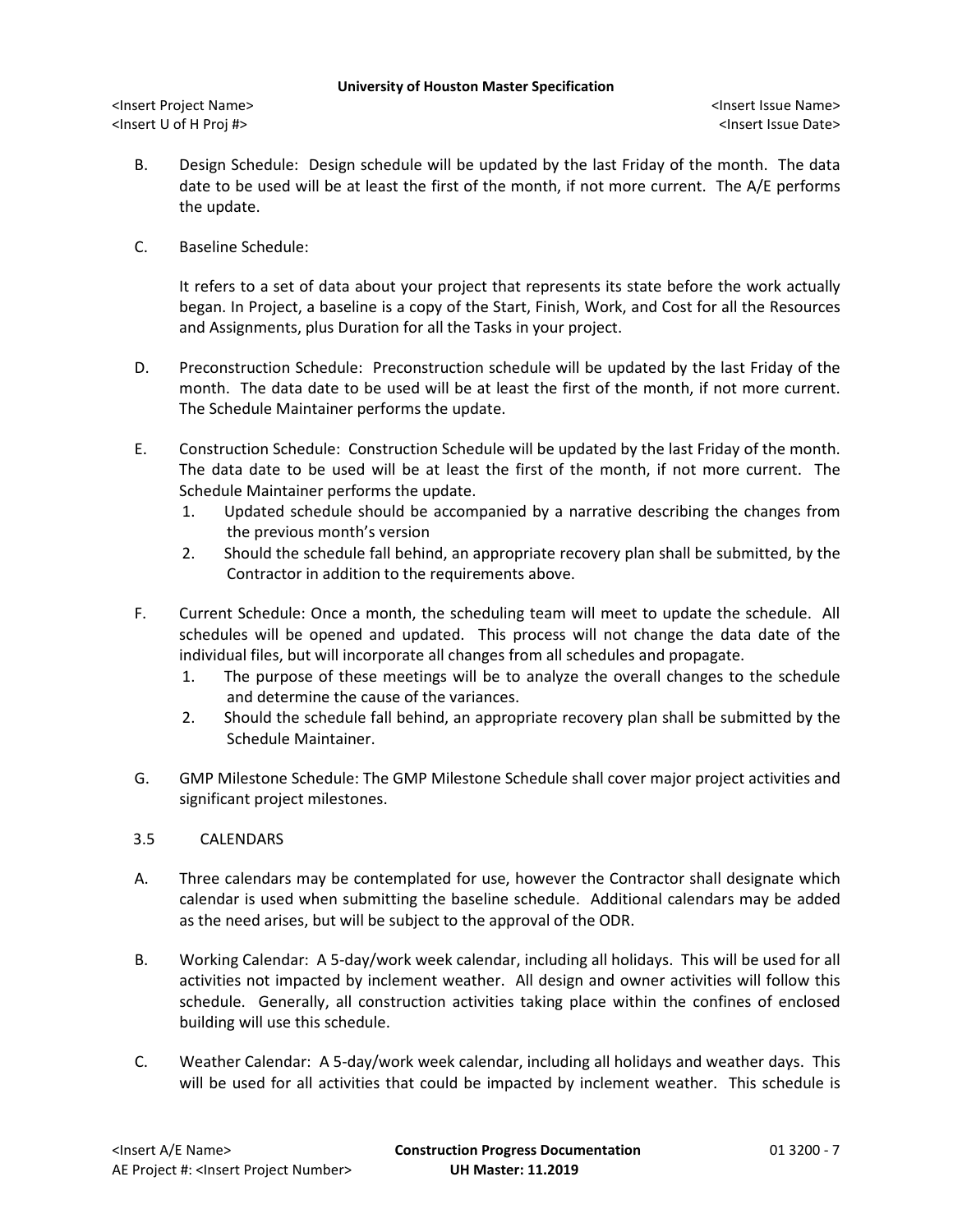<Insert Project Name> <Insert Issue Name> <Insert U of H Proj #> <Insert Issue Date>

reserved exclusively for the use of the construction team. Activities using this schedule will be subject to review by the OBS parties responsible for the construction team.

D. Contractual Calendar: A 7-day/week calendar. This will be used for all activities whose durations are defined by the language of the contract.

## 3.6 APPROVALS

- A. Schedules will need to be reviewed and approved as part of the project development. This section describes those approvals, based on the type of schedule. Schedules will not be considered approved unless a letter has been given to the contractor or design professionals from the ODR. Upon the approval, the schedule will be established as the baseline and cannot be altered without written approval from the ODR. All submissions will require submittal of the following reports both electronically and (2) hardcopies.
	- 1. Predecessor/Successor Report
	- 2. Total Float Report
	- 3. Complete Schedule with Critical Path Outline
- B. Design Schedule Approval: A detailed design schedule will be submitted to the ODR within 10 calendar days of the Notice to Proceed for design work.
- C. Construction Schedule Approvals: All construction schedules will be presented to the ODR for review prior to approval of the first payment application at the appropriate corresponding phase of the project. Schedules required for submission are:
	- 1. Preconstruction/Design Schedule
	- 2. GMP Milestone Schedule(s)
	- 3. Detailed Baseline Construction Schedule

## 3.7 SCHEDULING SUBMITTALS

- A. Design Schedule: The A/E shall submit for the ODR's review and approval an updated, detailed design schedule.
	- 1. The detailed design schedule shall include
		- a. Design Milestones (as outlined in the contract documents)
		- b. Document submission for review and approval to the Owner
		- c. Document submissions to the Contractor for bidding and construction
		- d. Critical deadlines for Owner's approvals
		- e. Scheduled interactions with Owner
		- f. Anticipated Design Review Session activities
	- 2. If the schedule has the potential to impact the substantial completion of the project, the team will have to determine possible mitigation strategies including fast tracking and multiple bid packages.
- B. Preconstruction Schedules: The A/E or Contractor, as applicable, shall submit a Preconstruction Schedule for the Owner's review and approval. The Preconstruction Schedule shall be updated monthly, consistent with Section 3.3.
	- 1. The Preconstruction Schedule shall cover the following phases and activities: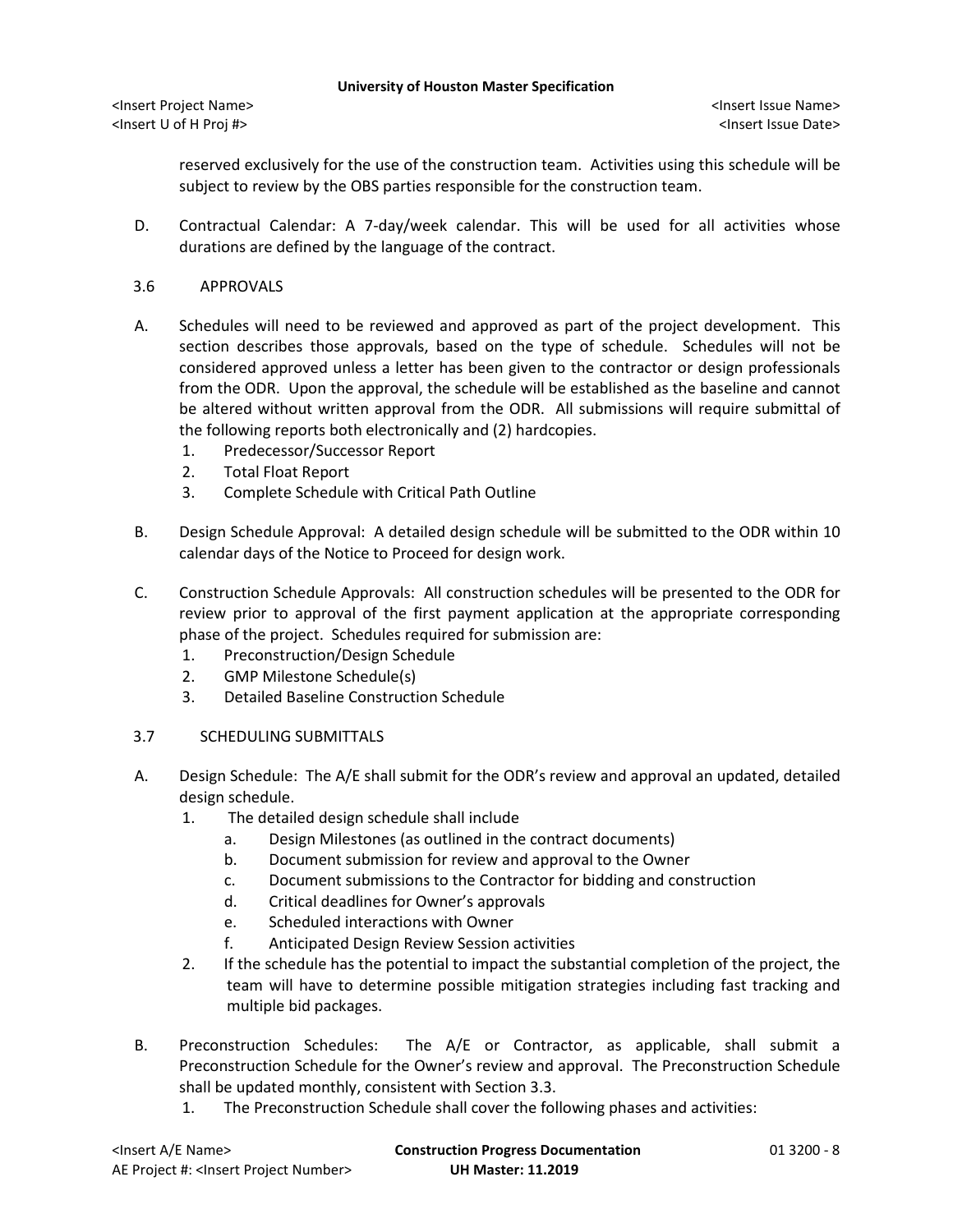<Insert Project Name> <Insert Issue Name> <Insert U of H Proj #> <Insert Issue Date>

- a. Proposed Preconstruction activities prior to issuing the GMP
	- 1) Activities including budgeting, GMP Pricing and approvals, and subcontractor procurement shall be detailed in a format sufficient to directly relate to the current Design Schedule
	- 2) At each successive design milestone (90% SD, 50% DD, 90% DD, 50% CD and 90% CD), the preconstruction activities are to be updated to coincide with the current direction on the design package.
- b. Proposed Procurement activities to be accomplished during the first ninety (90) calendar days after the GMP
	- 1) Activities including mobilization, key shop drawing, sample submittals, fabrication and delivery of long-lead elements. Dates should reflect realistic durations.
	- 2) Procurement activities shall later be incorporated into the GMP Schedule including all requested revisions.
- c. Construction Summary activities to be accomplished during the construction phase(s)
	- 1) Activities necessary to properly indicate the approach to scheduling the work areas or phases of the work.
	- 2) The approximate duration for each summary activity shall be shown
- 2. The Preconstruction Schedule shall be used for the preliminary review of time extension request(s) while the GMP Schedule is being developed.
- 3. Within fourteen (14) calendar days after receipt by the ODR, the ODR shall notify the appropriate party of its acceptance or concerns. A response to the concerns shall be provided, to the satisfaction of the ODR, before submittal of the GMP Milestone Schedule.
- C. GMP Milestone Schedule: With each submission of a GMP (whether standalone or part of multiple GMPs) the Contractor shall submit for the ODR's review and approval, a GMP Schedule.
- D. Detailed Baseline Construction Schedule: Within seven (7) calendar days following the NTP for construction, the Contractor shall submit to the ODR a detailed Baseline Construction Schedule in precedence format (as described in Section 5) for the construction work scope.
	- 1. Schedule shall conform to the requirements outlined in the technical requirements as outlined in Part 3.
	- 2. The Construction Schedule shall be reviewed in the following manner:
		- a. Within fourteen (14) calendar days after receipt by the ODR, the ODR shall notify the Contractor of any comments/concerns
		- b. Within seven (7) calendar days after receipt of the ODR's request of revision to, with adequate justification, activities, durations, manpower or cost loading, the Contractor shall submit a revised schedule, to the satisfaction of the ODR.
		- c. ODR will have final review and acceptance of the schedule.
		- d. Upon the acceptance of the Contractor's Construction Schedule, the ODR shall issue a baseline schedule acceptance letter.
			- 1) This letter will outline acceptance of the construction schedule for use as the baseline for evaluation of all work to be performed.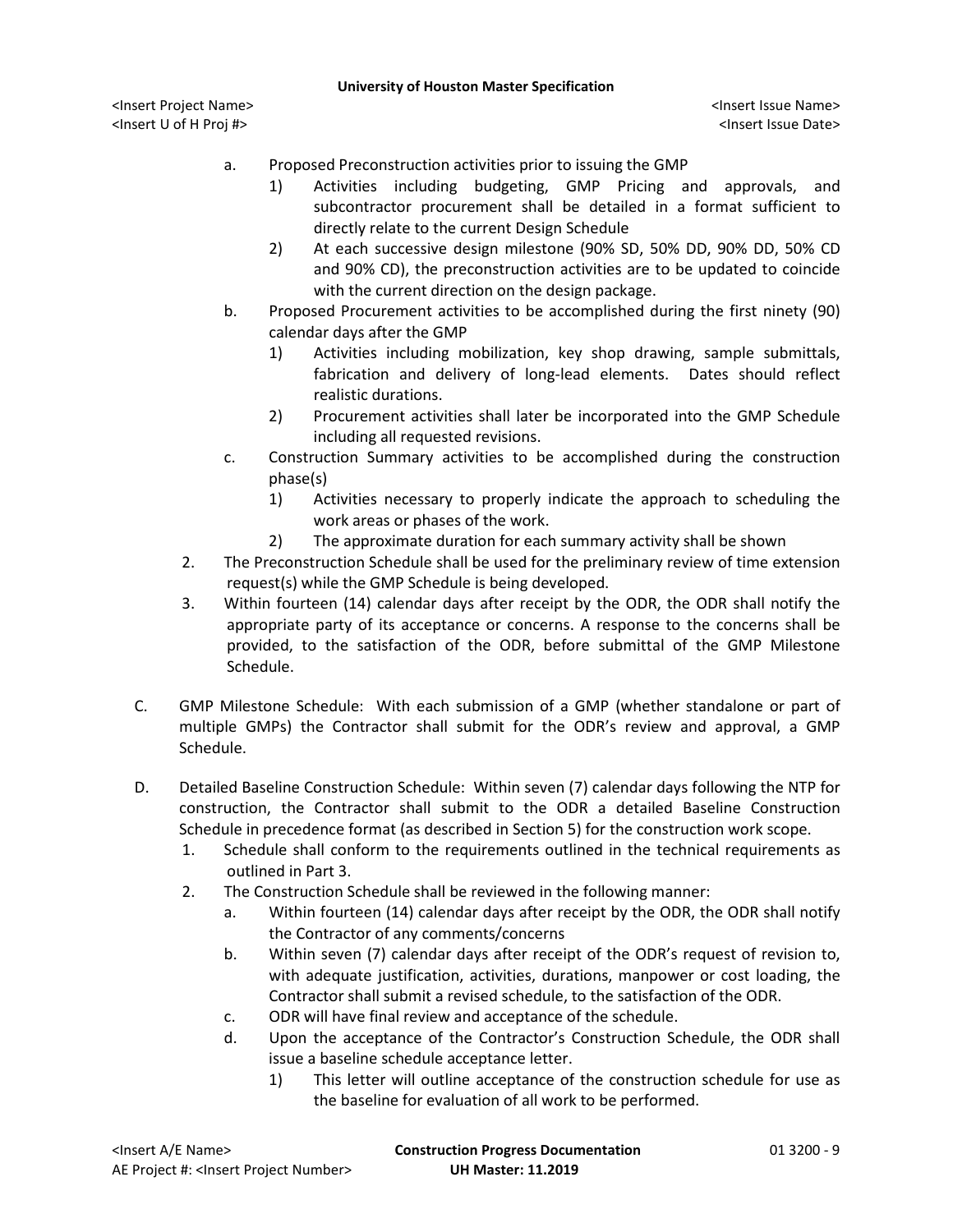<Insert Project Name> <Insert Issue Name> <Insert U of H Proj #> <Insert Issue Date>

- 2) No accepted activity shall be deleted from the construction schedule. In the event that an activity is no longer appropriate, either by change order or otherwise, it shall be given a status with zero (0) duration as of the date such determination is made.
- 3. The Contractor shall submit an electronic copy of the schedule to the ODR each time presented. In addition, the Contractor shall submit accompanying schedule reports and graphics as specified in Section 3.8 – Required Reports.

# 3.8 REQUIRED REPORTS

- A. As part of the Detailed Construction Schedule submittals, as well as for each schedule update, the Contractor shall submit the following reports and graphics as indicated (unless otherwise requested by the ODR):
- B. Graphics:
	- 1. Detailed CPM Schedule with critical path highlighted (Initial Submittal and Revisions)
	- 2. Executive Summary bar chart (Initial Submittal and Monthly Updates)
	- 3. Short-Interval bar chart including 1 week look back and 3 week look ahead (Weekly)
- C. Schedule Reports:
	- 1. Activity listing report showing all schedule activities, sorted by activity number (Initial Submittal)
	- 2. Milestone Summary Report including both Contract Milestones and Interim Milestones (Initial Submittal)
	- 3. Precedence Report including activity predecessors and successors, sorted by activity number (Initial Submittal and Revisions)
	- 4. Total Float Report sorted by total float (Initial Submittal and Monthly Updates)
	- 5. Early Start Report grouped and sorted by early start date. (Monthly Updates)
	- 6. Variance Report comparing current dates to baseline dates. (Monthly Updates)
- D. Narrative Schedule Report:
	- 1. Description of the actual work accomplished during the reporting period (Monthly Updates)
	- 2. Description of any problem areas (Initial Submittal and Monthly Updates)
	- 3. Description of current and anticipated delays with recommended corrective actions to mitigate delays. (Monthly Updates)
	- 4. Digger Report (only applies to P6 scheduling) including a list of explanations of proposed modifications, addition, deletions and changes in logic to the approved construction schedule. If modifications are proposed, a revised schedule demonstrating the effects of such modifications is to be submitted (Monthly Updates)

## 3.9 SCHEDULE MEETINGS

A. Monthly Schedule Meetings: Once monthly, on a day mutually agreed to by the Owner, Architect and Contractor, a meeting will be held to assess the progress achieved during the previous month. The Contractor shall submit a progress schedule listing all the activities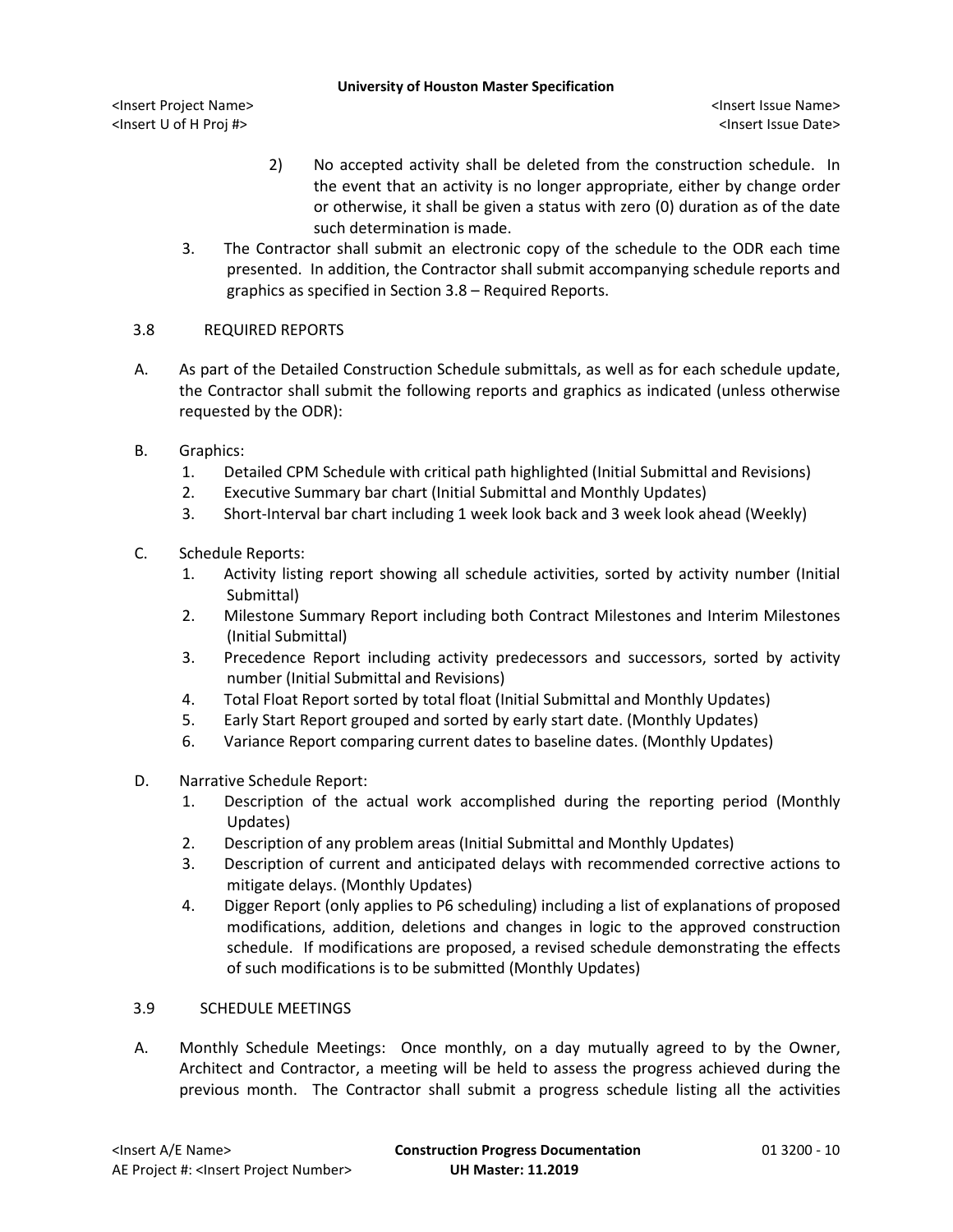<Insert Project Name> <Insert Issue Name> <Insert U of H Proj #> <Insert Issue Date>

completed and in progress for the previous month and activities schedule for the succeeding 3 weeks. A bar chart directly derived from the Detailed Construction Schedule shall be used to generate the three week window. All activities shown in this short interval schedule will be identified by the same activity numbers and descriptions as shown in the Construction Schedule. The Contractor may add further details to monitor this Short Interval Schedule

- B. Project Schedule Review Meetings: Each project schedule will be reviewed in depth as part of the specific project's periodic (weekly or biweekly, depending on the project) Owner/Architect/Construction Manager meetings. Schedule issues left unresolved during those meetings will be elevated to discussion at the Monthly Schedule Meetings.
- 3.10 SCHEDULE MODIFICATIONS
- A. If the Construction Schedule no longer represents the actual execution and progress of the work, the Owner may require the Contractor to submit a revision to the Construction Schedule.
- B. The Contractor may also request revisions to the Construction Schedule in the event the planning for the work is revised. If revisions to the Construction Schedule are required, the Contractor shall submit fragnets of the proposed changes along with a written narrative of the proposed changes. Such revisions to the Schedule shall not alter any of the Project Milestone dates. If accepted by the Owner these fragnets will be incorporated into the Construction Schedule.
- C. Schedule revisions shall be submitted utilizing a copy of the updated Construction Schedule as modified with proposed changes and a narrative explanation of the change(s).
- D. Upon acceptance of a revision, the revised Construction Schedule shall be the basis for evaluating future status, impact and/or changes. This acceptance will be transmitted in a formal letter from the ODR.
- E. Updating the Construction Schedule to reflect actual progress shall not be considered a revision to the Construction Schedule.
- 3.11 SCHEDULE IMPACTS, DELAYS AND TIME EXTENSIONS
- A. During the course of the Project, it may be appropriate to revise the schedule to incorporate impacts or delay issues into the Project Schedule. If the Contractor feels they have encountered a schedule impact that warrants a time extension, the Contractor shall notify and present an impacted Schedule to the Owner supporting the claim within forty-eight (48) hours of the occurrence causing the change.
- B. The procedure for incorporating impacts into the schedule is as follows:
	- 1. Create a schedule activity (or activities) that represent the scope of the change or delay
	- 2. Assign durations to the new activities
	- 3. Determine appropriate logic ties for activities. Assign predecessors and successors to tie into the existing schedule activities. Every effort to mitigate the potential delay by